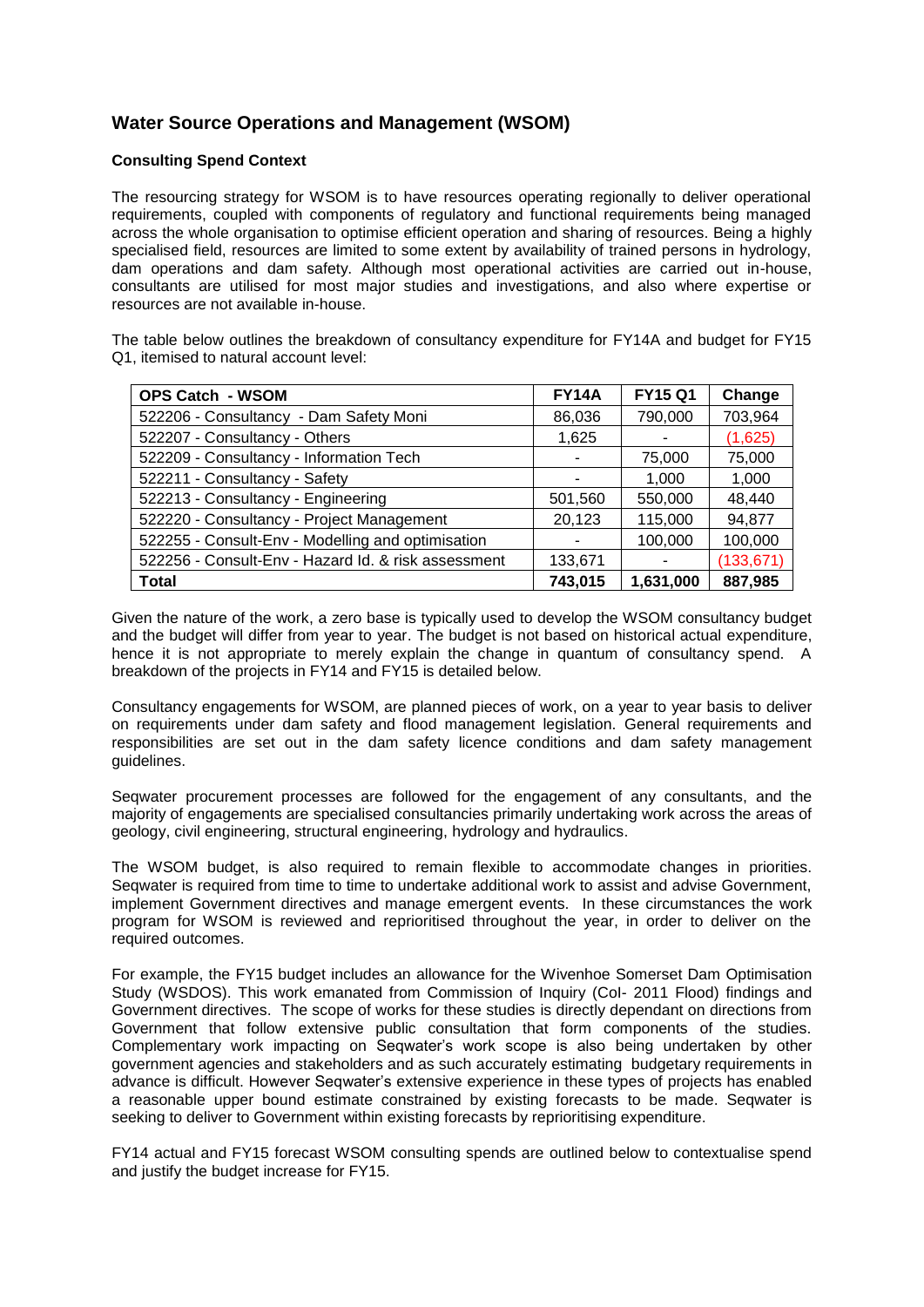# **FY14 Consultancy Costs**

Actual FY14 WSOM consulting spend is summarised below:

| <b>Summary of FY14 Consultancies</b>                                                                                                                        | <b>FY14A</b> |
|-------------------------------------------------------------------------------------------------------------------------------------------------------------|--------------|
| <b>Dam Safety Monitoring and Flood Management services</b>                                                                                                  | 107,784      |
| Consultancies associated with land surveys, deformation<br>survey and model reviews.                                                                        |              |
| Software on-going service, maintenance<br>and<br>$\bullet$<br>improvements.                                                                                 |              |
| Works associated with Emergency Action Plans                                                                                                                |              |
| <b>Failure Impact Assessments</b>                                                                                                                           | 133,671      |
| Cooloolabin, Wappa and Enoggera Dams                                                                                                                        |              |
| <b>Consultancy Engineering services</b>                                                                                                                     | 501,560      |
| <b>Engagement of Flood Operations Engineers</b><br>Brisbane River Dam Hydrology & Operations Alternatives<br>Study & Expert Panel<br>Dam Optimisation Study |              |
|                                                                                                                                                             | 743.015      |

Core (on-going) activities (major spend items or critical risks) are discussed below.

#### Dam Safety Monitoring

A number of regular activities are required under Dam Safety Monitoring including, deformation surveys and land surveys which are required for compliance with dam safety conditions. Currently Seqwater does not have in-house capability to undertake deformation surveys and the service is provided through the engagement of external surveyors. It is essential to monitor dams to confirm their structural stability.

#### Flood Management Services

Requirement for ongoing software services, maintenance and improvements is also an ongoing budget requirement. The FEWS platform is the basis of all our flood data collection and modelling systems used during flood events. This system will require upgrading and improvement as part of the continual improvement of flood operations to meet standards and expectations.

#### Emergency Action Planning

FY14 also required the production of Dam failure Impact Assessments and Dam Break Studies as part of the Emergency Action Plan (EAP) process associated with new state legislation. This will be an ongoing requirement for Seqwater Dams as standards improve for emergency action planning for flood events and dam safety.

#### Flood Operations Engineers

The feasibility of having appropriately skilled internal resources available to meet the staffing requirements of the Flood Operations Centre has been assessed as being economically unviable in the short term, and as such the role of the Senior Flood Operations Engineer is supplemented by external resources, with the view in the longer term to reduce the reliance on external resources through upskilling internal resources and succession planning. Given the specialised nature of the roles it is anticipated that there will be a requirement to retain these specialist external resources into the future.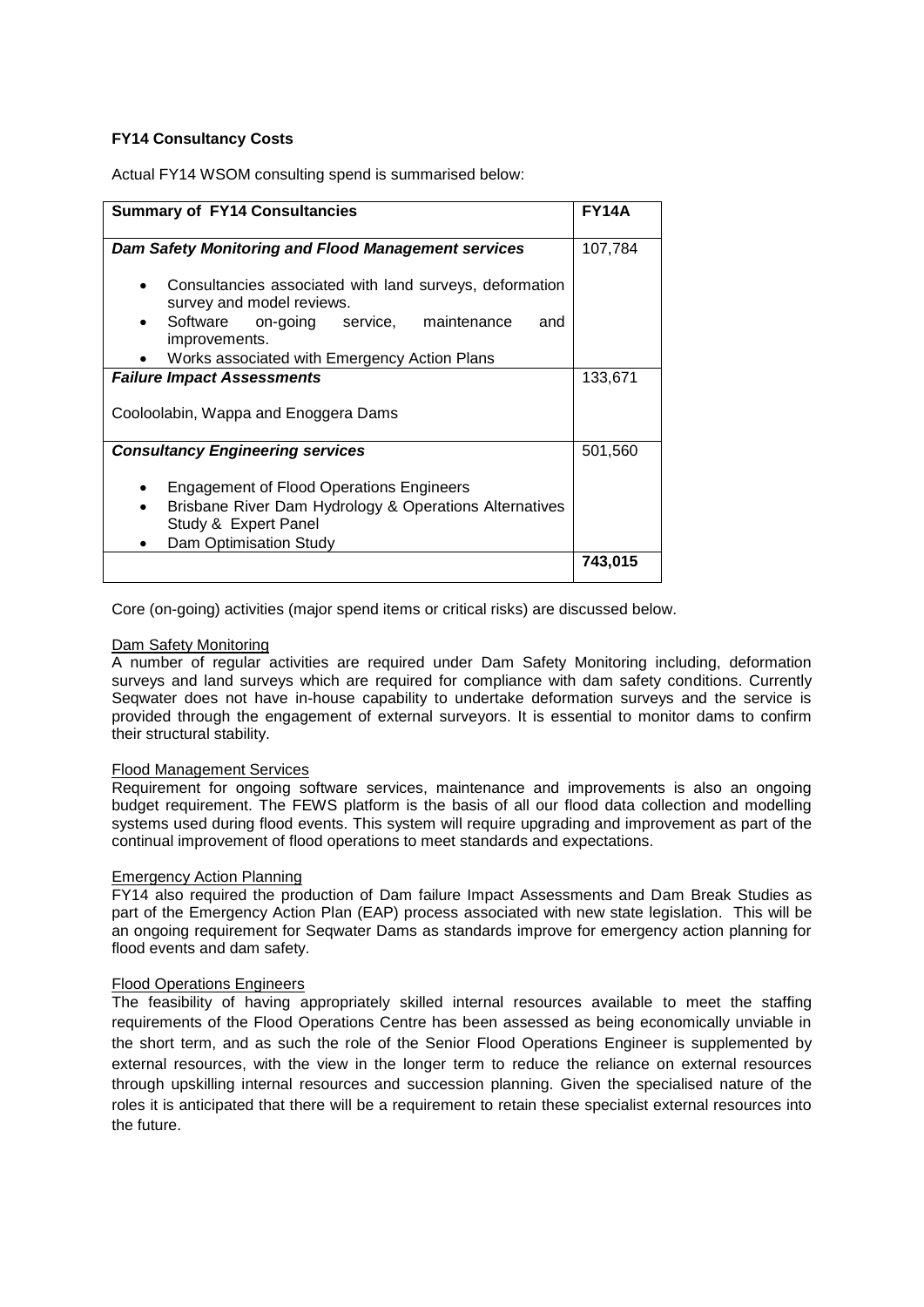In recent times there has also been a need for an expert independent review of much of Seqwater's work, and an Expert Panel is engaged from time to time to review the technical work undertaken by Seqwater. It is anticipated that this need will continue into the future.

### **FY15 Consultancy Costs**

Forecast FY15 Q1 WSOM consulting spend comprises the following allocation:

| <b>Outline of FY15 Consultancies</b>                                                                                                  | FY15 budget |
|---------------------------------------------------------------------------------------------------------------------------------------|-------------|
| <b>Consultancy Engineering services</b>                                                                                               | 300,000     |
| <b>Engagement of Flood Operations Engineers</b>                                                                                       |             |
| <b>Dam Safety Monitoring and Flood Management services</b>                                                                            | 145,000     |
| Consultancies associated with deformation surveys<br>Software on-going<br>maintenance<br>service,<br>and<br>$\bullet$<br>improvements |             |
| Wivenhoe Dam and Somerset Dam - Flood Upgrade Operations                                                                              | 675,000     |
| Feasibility Study                                                                                                                     |             |
| Somerset Dam Geology Study                                                                                                            | 80,000      |
| Flood Storage Infrastructure Study (FSIS) (Proposed reallocation of                                                                   | 431,000     |
| funds to accommodate – refer below)                                                                                                   |             |
| Total                                                                                                                                 | 1,631,000   |

Core activities (major spend items or critical risks) are discussed below.

As explained above the following consultancy requirements are ongoing and required to meet the legislative and regulatory requirements associated with operating 26 large, high and extreme hazard dams, providing flood mitigation services to Ipswich and Brisbane, and undertaking planning for major flood emergencies including potential dam failures:

- Dam Safety Monitoring.
- Flood Management Services.
- Emergency Action Planning.
- Flood operations Engineers.

The following consultancy requirements are not ongoing and are associated with a specific Government initiative to improve flood mitigation in Brisbane and Ipswich. This initiative has arisen from the Wivenhoe and Somerset Dams Optimisation Study which was generated from the 2011 Flood Commission of Inquiry.

Wivenhoe Dam and Somerset Dam – Flood Upgrade Operations Feasibility Study (Project scope attached)

To date, contracts have been awarded totalling \$797k, with scope amendments resulting in a reduction of costs to \$675k for the initial pieces of work. This work was mandated by Government as a requirement as part of Seqwater's contribution to the implementation of the CoI recommendations.

# Somerset Dam Geology Study (Project scope attached)

This study will develop a geotechnical model of the foundations and environs for Somerset Dam. This work is a priority and has to be completed immediately as part of the Flood Storage Infrastructure Study (FSIS) (see below).